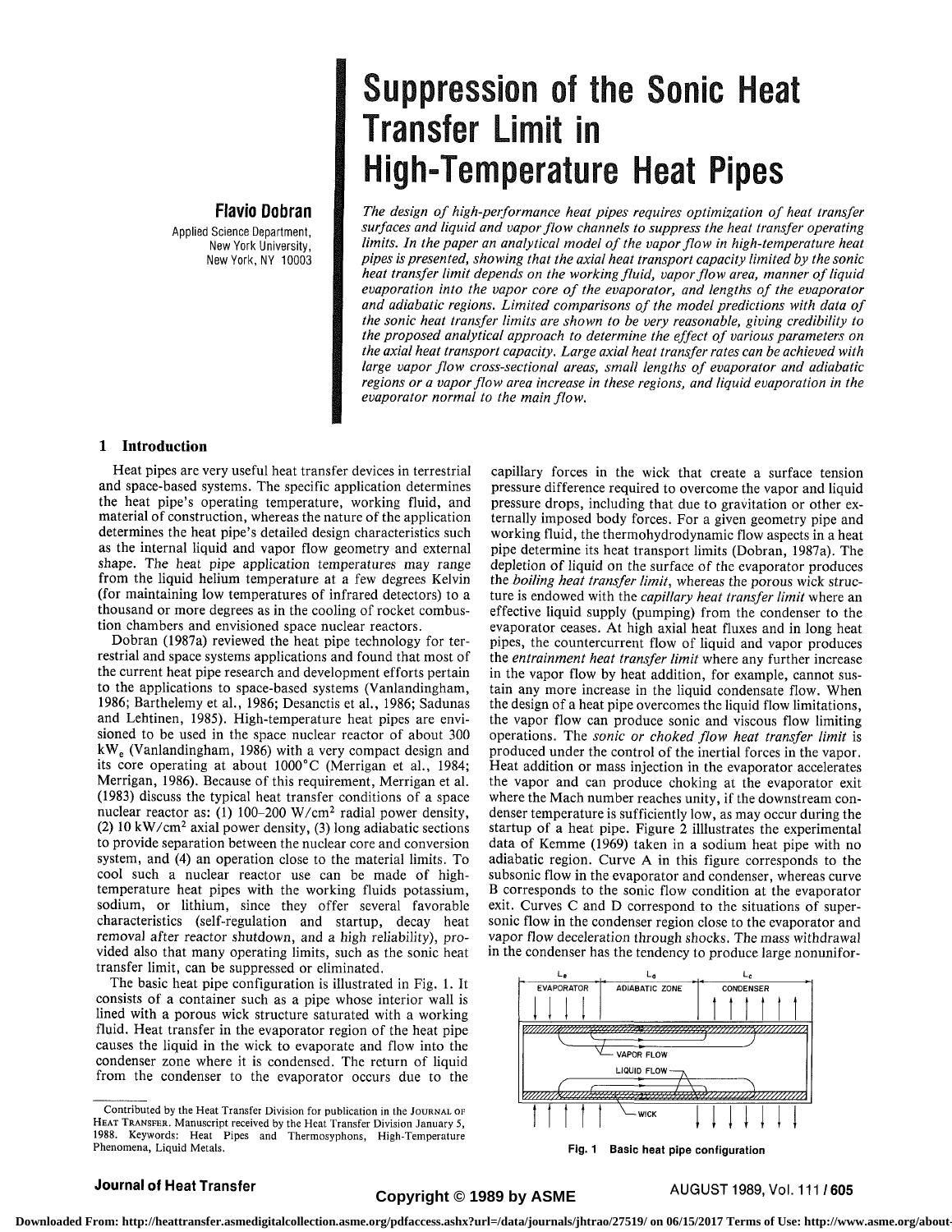

Fig. 2 Temperature distribution in a sodium heat pipe (Kemme, 1969)

mities in flow properties in the radial direction and may yield flow reversals (Busse, 1986). For this reason, the shock regions in the condenser are poorly defined (see Fig. 2). Near the working fluid's freezing point the vapor density is low and a heat pipe is more prone to choking than at higher temperatures. Fluids such as sodium and lithium have low vapor densities and are, therefore, more influenced by the sonic heat transfer limit than other high-vapor-density fluids. A heat pipe operation beyond the sonic heat transfer limit will produce an operation at a higher temperature that may adversely affect the performance of the device transferring the heat to the heat pipe and possibly destroy the heat transfer surfaces. For this reason, a high-temperature heat pipe should not be operated beyond the design temperature and sonic heat transfer limit. When the inertia and viscous forces of vapor are of the same order of magnitude, choking occurs at the condenser inlet, since the subsonic flow in an adiabatic region with friction can only produce a Mach number increase (Shapiro, 1953; Levy and Chou, 1973). With negligible inertia forces, however, choking does not occur (Busse, 1973); the heat transfer increases steadily with decreasing pressure at the evaporator exit and becomes limited by the zero vapor pressure or the *viscous heat transfer limit.* 

The objective of this paper is to present an analytical model that may be used to determine the effects of working fluid, vapor flow area, lengths of evaporator and adiabatic regions, and the manner of liquid evaporation into the vapor core of the evaporator on the sonic heat transfer limit in high-

### **Nomenclatur e**

- *a =* factor defined by equation (35)
- *A =* flow cross-sectional area *b —* factor defined by equation
- (27)
- $c =$  speed of sound defined by equation (2)
- $C =$  factor defined by equation (34)
- $Cp =$  specific heat at constant pressure
- $D =$  hydraulic diameter
- $=$  friction coefficient defined by equation (12)
- *g* = body force per unit mass
- $\bar{h}$  = enthalpy
- $h_{iv}$  = enthalpy of evaporation
- $H =$  energy term defined by equa-
- tion (9)
- $k =$  ratio of specific heats
- $L =$  heat pipe length
- $m =$  coefficient in equation (18)
- $M = \text{Mach number} = V/c$
- $n =$  coefficient in equation (18)
- 
- $P =$  pressure
- $P_{er}$  = perimeter *Q* **=**  heat transfer rate per unit
- *Qs =*  sonic limit heat transfer rate length per unit length
- *Q =*  heat transfer rate
- *R* = gas constant
- Re = Reynolds number
- $= wD(1-y_i)/\mu A$
- *T* = temperature
- $V =$  velocity
- $V_1' =$  axial component of injection velocity, Fig. 3
- *w* = mass flow rate

dQ, dh CONTROL VOLUME rVAPOR CHANNEL Ņ dx ី L.

Fig. 3 Definition of the vapor flow variables and control volume for compressible flow analysis

temperature heat pipes. The presented analysis is an extension of previous works (Levy, 1968; Levy and Chou, 1973), which did not systematically and analytically investigate the effects of most of the parameters noted above on the sonic limit heat transfer of high-temperature heat pipes. The methods of suppression of the boiling and wicking heat transfer limits in heat pipes have been discussed by Dobran (1987b).

### 2 **Analysis of the Vapor Flow**

The vapor flow thermohydrodynamics in a heat pipe determines the sonic heat transfer limit. For the purpose of determining the first-order effects of vapor flow in a heat pipe, use will be made of one-dimensional, steady-state compressible flow analysis. Figure 3 illustrates the vapor core region and defines the flow variables and a control volume that will be used to derive a set of equations for the analysis. For simplicity, and with a good approximation, the vapor will be assumed to obey a perfect gas equation of state, i.e.

$$
P = \rho RT \tag{1}
$$

The speed of sound is thus

$$
c = (kRT)^{1/2} \tag{2}
$$

and the Mach number is defined as

$$
M = V/c
$$
 (3)

The conservation of mass and liquid-vapor interface energy balance at an axial position *x* of the heat pipe give

$$
w = \rho \, VA \tag{4}
$$

$$
dw = \frac{q}{h_{lv}} dx
$$
 (5)

where *dw* is positive for the injected mass in the evaporator

- *x =* axial coordinate along the heat pipe
- $y_i = V_i^{\prime}/V$
- $\mu$  = viscosity
- $\rho$  = density
- $\tau$  = shear stress

### **Subscripts**

- $a =$  adiabatic region of heat pipe
- $c =$  condenser region of heat pipe
- *e* = evaporator region of heat pipe
- $eff = effective$ 
	- $i =$  vapor injection or withdrawal
	- $l =$  pertains to the liquid phase
- *o* = stagnation condition at the evaporator inlet
- *s =* sonic condition
- *v =* vapor
- $w =$  wall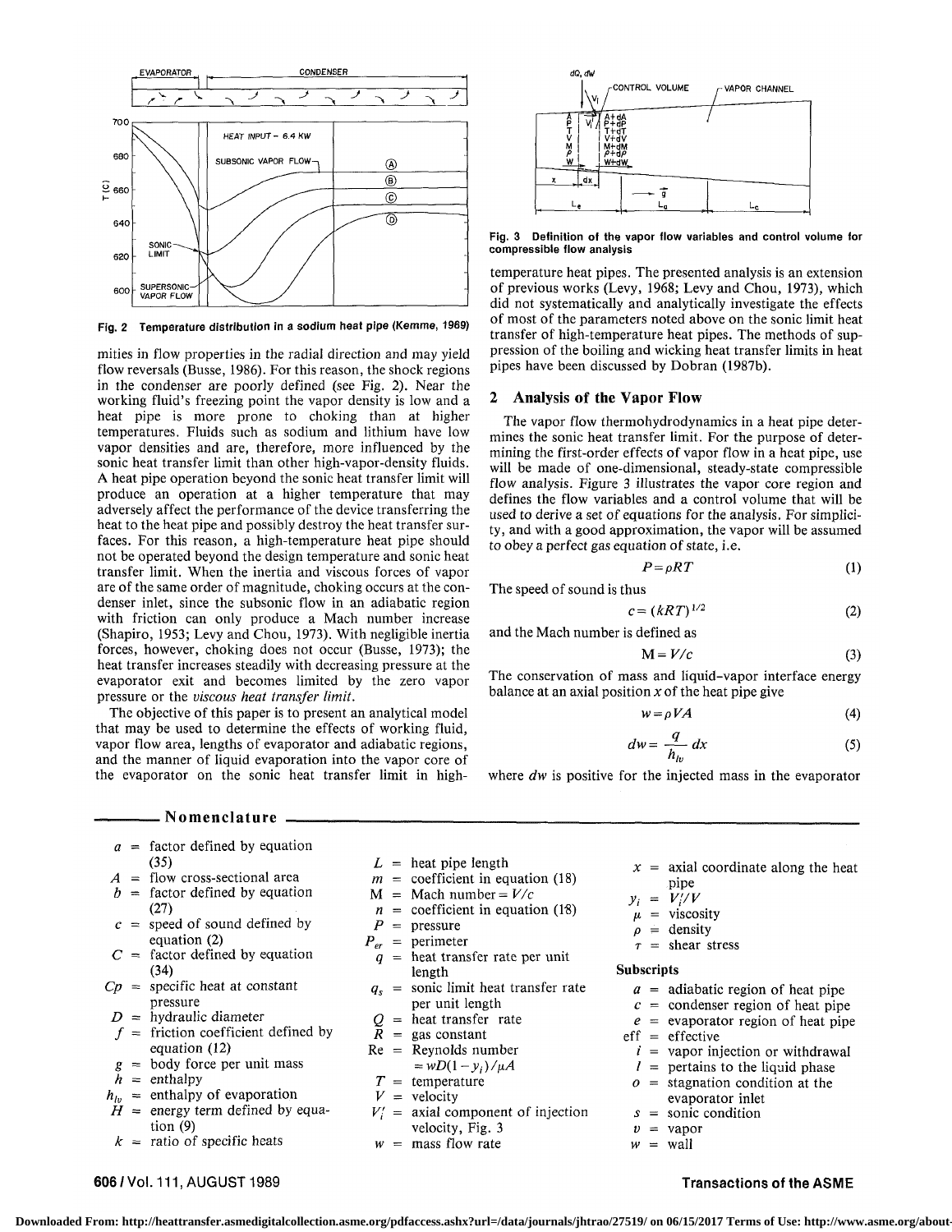and negative for the withdrawn mass in the condenser, and *q* is the heat transfer rate per unit length of evaporator (positive) or condenser (negative) and represents the heat transfer capability of the working fluid.

Applying the first law of thermodynamics to the control volume in Fig. 3 yields

$$
\frac{dQ}{w} = dh + d\left(\frac{V^2}{2}\right) + \left[h - h_i + \frac{1}{2} \left(V^2 - V_i^2\right)\right] \frac{dw}{w} \qquad (6)
$$

where the potential energy terms have been neglected. For an ideal gas, the enthalpy is given as

$$
dh = CpdT \tag{7}
$$

so that substituting into equation (6) and using equation (2) we obtain

$$
\frac{dQ + dH}{wCpT} = \frac{dT}{T} + \frac{k-1}{2} M^2 \frac{dV^2}{V^2}
$$
 (8)

where

$$
dH = -\left(h - h_i + \frac{1}{2} (V^2 - V_i^2)\right) dw \tag{9}
$$

represents the effect of injection or nonequilibrium between the liquid-vapor interface and mean vapor core parameters.

The momentum equation gives

$$
-AdP - \tau_w P_{er} dx + g\rho A dx = d(wV) - V y_i dw \tag{10}
$$

where

$$
y_i = \frac{V'_i}{V} \tag{11}
$$

represents the directional effect of the injected or withdrawn mass (see Fig. 3). Using the definition of the friction factor and hydraulic diameter, i.e.

$$
f = \frac{\tau_w}{\frac{1}{2} \rho V^2} , \quad D = \frac{4A}{P_{er}} \tag{12}
$$

the momentum equation (10) can be written as follows:

$$
\frac{dP}{P} + \frac{kM^2}{2} \frac{dV^2}{V^2} + \frac{kM^2}{2} 4f \frac{dx}{D} - M^2 g k \frac{dx}{V^2} + kM^2 (1 - y_i) \frac{dw}{w} = 0
$$
\n(13)

where use was made of equations (1) and (3).

From the definition of stagnation temperature, speed of sound, and Mach number we have

$$
T_o = T + \frac{V^2}{2Cp} = T\left(1 + \frac{k-1}{2} M^2\right) \tag{14}
$$

so that equation (8) can also be written as

$$
\frac{dQ + dH}{wCpT} = \left(1 + \frac{k-1}{2} M^2\right) \frac{dT_o}{T_o} \tag{15}
$$

Equations (1)-(4) and (13)-(15) give 7 equations with  $11$ variables  $P, \rho, T, c, M, V, T_o, w, A, (dQ+dH)/wCpT$ , and

$$
4f\frac{dx}{D}-2g\frac{dx}{V^2}-2y_i\frac{dw}{w}
$$

where four may be chosen as independent. Choosing the last four in this list as independent variables it is then possible to manipulate the above equations and solve for the remaining seven dependent variables. For example, the solutions for the Mach number and pressure distributions are

$$
\frac{dM^2}{M^2} = \frac{1 + kM^2}{1 - M^2} \frac{dQ + dH}{wCpT}
$$
  
+ 
$$
\frac{kM^2 \left(1 + \frac{k-1}{2} M^2\right)}{1 - M^2} \left[4f \frac{dx}{D} - 2g \frac{dx}{V^2} - 2y_i \frac{dw}{w}\right]
$$
  
+ 
$$
\frac{2(1 + kM^2) \left(1 + \frac{k-1}{2} M^2\right)}{1 - M^2} \frac{dw}{w}
$$
  
- 
$$
\frac{2\left(1 + \frac{k-1}{2} M^2\right)}{1 - M^2} \frac{dA}{A}
$$
 (16)

$$
\frac{dP}{P} = -\frac{kM^2}{1 - M^2} \frac{dQ + dH}{wCpT}
$$

$$
-\frac{kM^2(1 + (k-1)M^2)}{2(1 - M^2)} \left[4f\frac{dx}{D} - 2g\frac{dx}{V^2} - 2y_i\frac{dw}{W}\right]
$$

$$
-\frac{2kM^2\left(1 + \frac{k-1}{2}M^2\right)}{1 - M^2}\frac{dw}{W} + \frac{kM^2}{1 - M^2}\frac{dA}{A} \qquad (17)
$$

Equations (16) and (17) are similar to the results of Shapiro (1953), where the influence coefficients multiply the independent variables. In these equations *dw* can be replaced by the evaporation or condensation heat flux (equation (5)) and the friction coefficient by

 $1 - M^2$ 

$$
f = m \text{Re}^{-n} \tag{18}
$$

$$
Re = \frac{\rho (V - V_i)D}{\mu} = \frac{wD(1 - y_i)}{\mu A}
$$
 (19)

where the coefficients *m* and *n* depend on whether the flow is laminar or turbulent and with or without the mass injection or withdrawal. For the vapor flow in the adiabatic region of a heat pipe,  $y_i = 0$  and *m* and *n* may be taken as

$$
m=16
$$
,  $n=1$ ; laminar flow (Re<2000) (20)

 $m = 0.079$ ,  $n = 0.25$ ; turbulent flow (Re  $\geq 2000$ )

The velocity profile of a laminar incompressible flow in the evaporator has a cosine rather than a parabolic distribution (Busse, 1973; Bankston and Smith, 1971) with

$$
m=2\pi^2, \quad n=1 \tag{21}
$$

In the condenser with high heat transfer rates it is dangerous to use the above analysis and laminar flow expressions for the friction factor owing to the possibility of flow reversals (secondary flow) in this region as discussed previously. High heat fluxes produce high radial Reynolds numbers of the vapor in the evaporator and condenser and yield a turbulent flow in cylindrical condensers even if the axial Reynolds number is below 2000 (Quaile and Levy, 1975).

Equations (16) and (17) can be used to study the effects of the external heat transfer  $Q$ , vapor injection and suction  $y_i$ , the degree of vapor nonequilibrium  $h-h_i$ , gravity g, and vapor flow area  $\vec{A}$ , on the limiting heat transfer rates in heat pipes. Thus Levy (1968) neglected the frictional effects, area change, and gravitational effect, and assumed that  $dQ + dH = 0$  and  $y_i = 0$ . From equation (16) it then follows that

$$
\frac{dM^2}{M^2} = \frac{2(1 + kM^2)\left(1 + \frac{k-1}{2}M^2\right)}{1 - M^2} \frac{dw}{w} \tag{22}
$$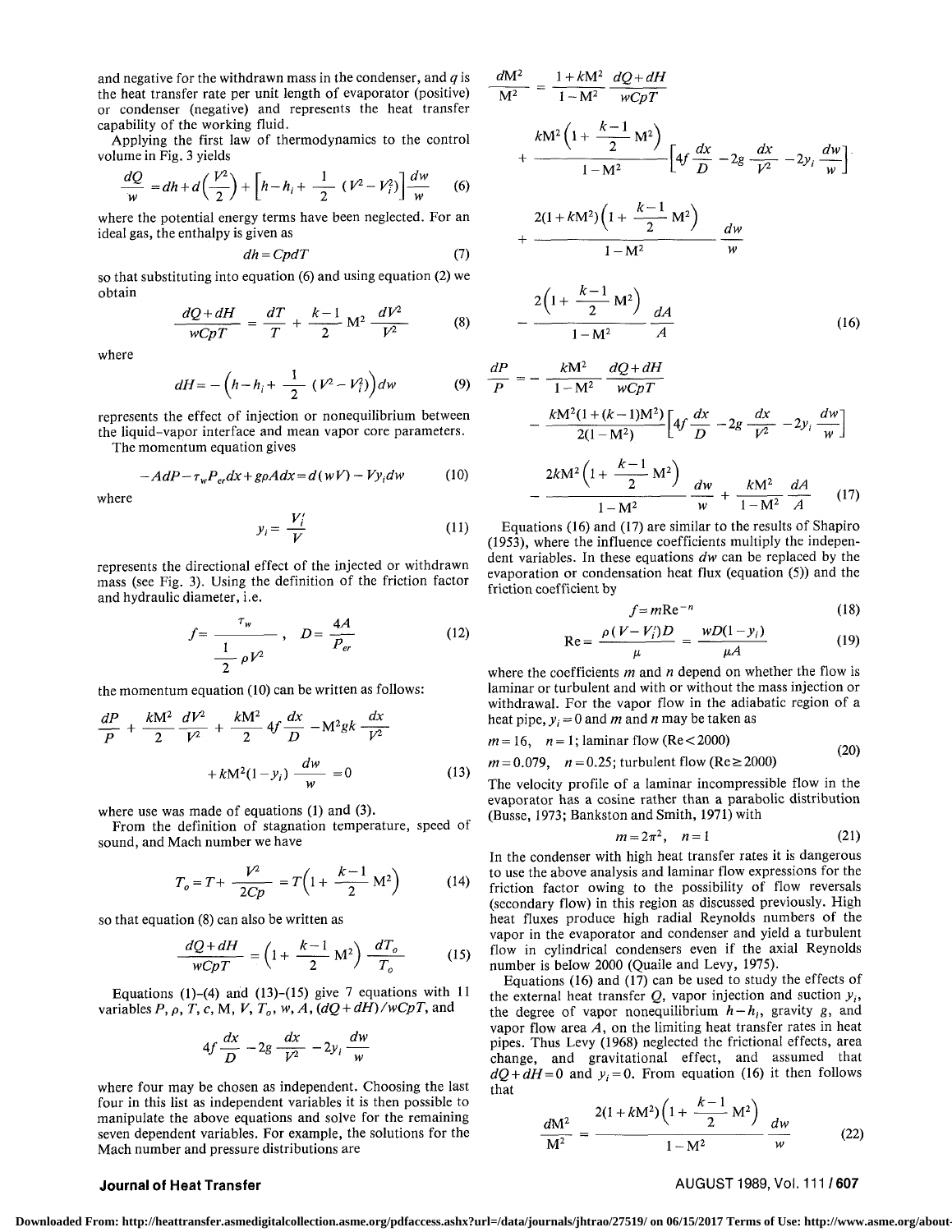The combination of equation (22) with equation (5) can be integrated from  $M(x=0) = 0$  and  $w(x=0) = 0$  to  $M(x=L_e) = 1$ and  $w(x=L_e)=qL_e/h_h$  to obtain an expression for the commonly utilized sonic heat flux limit *q<sup>s</sup> ,* i.e.

$$
q_s L_e = \frac{\rho_o c_o h_{lv} A}{(2(k+1))^{1/2}}
$$
 (23)

where  $\rho$ <sup>0</sup> and  $c$ <sup>0</sup> are the (stagnation) density and speed of sound at the evaporator inlet. When account is also taken of the frictional effects in the above analysis and choking assumed at the condenser inlet, it was found numerically (Levy and Chou, 1973) that the computed heat transfer limits agree better with data than the predictions using equation (23).

To investigate the more general solution of equation (16) we may take  $dQ + dH = 0$ ,  $g = 0$ , and assume that the flow is laminar. Thus

### **(i) Evaporator or Condenser Regions**

$$
\frac{1 - M^2}{M^2 (2 + (k-1)M^2)} dM^2 = (1 + aM^2) \frac{dw}{w} - \frac{dA}{A}
$$
 (24)

where

$$
a = k(1 - y_i) + \frac{2mk\mu A h_{lv}}{(1 - y_i)D^2q}
$$
 (25)

**(ii) Adiabatic Region** 

$$
\frac{1 - M^2}{M^2 (2 + (k-1)M^2)} dM^2 = bM^2 dx - \frac{dA}{A}
$$
 (26)

where

$$
b = \frac{2mk\mu A h_{lv}}{D^2qL_e} \tag{27}
$$

Moreover, by taking  $A$ ,  $y_i$ , and  $q$  constant, the solutions of equations (24) and (26) between any two sections 1 and 2 of the corresponding regions are given by

### **(i) Evaporator and Condenser Regions**

$$
\frac{M_2}{M_1} \left[ \frac{1 + \frac{k-1}{2} M_1^2}{1 + \frac{k-1}{2} M_2^2} \right]^{1/2}
$$
  
 
$$
\times \left[ \frac{1 + \frac{k-1}{2} M_2^2}{1 + \frac{k-1}{2} M_1^2} \frac{1 + aM_1^2}{1 + aM_2^2} \right]^{1 + a} = \frac{w_2}{w_1}
$$
 (28)

**(ii) Adiabatic Region** 

$$
\frac{1}{2}\left[\frac{1}{M_1^2} - \frac{1}{M_2^2}\right] + \ln\left[\frac{M_1^2}{M_2^2} \frac{1 + \frac{k-1}{2}M_2^2}{1 + \frac{k-1}{2}M_1^2}\right]^{(k+1)/4}
$$

$$
= b(x_2 - x_1) \tag{29}
$$

In particular, the solution represented by equation (23) is a special case of the solution expressed by equation (28). This may be proved by taking in the latter equation  $y_i = 0$ ,  $\mu = 0$  $(a = k)$ ,  $w_1 = \rho_1 c_1 M_1 A$ ,  $M_1(x=0) = 0$ ,  $M_2(x=L_e) = 1$ , and  $w_2 = qL_e/h_{iv}$ .

The more useful forms of equations (28) and (29) are obtained by solving these equations for the maximum heat transfer rate *q,* which occurs when the flow chokes at the exit of the adiabatic region of a heat pipe. Setting in equation (28)  $w_1 = \rho_o c_o M_1 A$ ,  $M_1(x=0) = 0$ ,  $w_2 = qL_e/h_{lv}$  and  $M_2 = M_e$  (exit of evaporator), and in equation (29)  $M_1(x=L_e) = M_e$ ,

 $M_2(x=L_e+L_a) = 1$  and  $x_2-x_1=L_a$ , we obtain the following results

23) 
$$
\frac{qL_e}{h_{lv}\rho_o c_o A} = \frac{M_e}{\left(1 + \frac{k-1}{2} M_e^2\right)^{1/2}} \left[\frac{1 + \frac{k-1}{2} M_e^2}{1 + aM_e^2}\right]^{\frac{1+a}{1+2a-k}}
$$
\nof\n(30)

$$
\frac{1}{2}\left[\frac{1}{M_e^2} - 1\right] + \ln\left[\frac{k+1}{2}\frac{M_e^2}{1 + \frac{k-1}{2}M_e^2}\right]^{(k+1)/4} = bL_a \quad (31)
$$

and after normalizing by the sonic heat flux limit *q<sup>s</sup>* (equation (23)), it follows that

$$
\frac{q}{q_s} = M_e \left[ \frac{2(k+1)}{1 + \frac{k-1}{2} M_e^2} \right]^{1/2} \left[ \frac{1 + \frac{k-1}{2} M_e^2}{1 + a M_e^2} \right]^{1 + a}
$$
(32)  

$$
\frac{1}{2} \left[ \frac{1}{M_e^2} - 1 \right] + \ln \left[ \frac{k+1}{2} \frac{M_e^2}{1 + \frac{k-1}{2} M_e^2} \right]^{(k+1)/4}
$$

$$
= Ck\left(\frac{L_a}{L_e}\right)\left(\frac{q_s}{q}\right) \tag{33}
$$

$$
C = 2m\left(\frac{\mu}{\rho_o c_o D}\right) \frac{L_e}{D} (2(k+1))^{1/2}
$$
 (34)

$$
a = k \left[ (1 - y_i) + \frac{C}{(1 - y_i)} \left( \frac{q_s}{q} \right) \right]
$$
 (35)

In particular, when  $L_a = 0$  and  $M_e = 1$  (choking at the evaporator exit), equation (32) is reduced to the form

$$
\frac{q}{q_s} = 2 \left[ \frac{k+1}{2(1+a)} \right]^{\frac{1+a}{1+2a-k}} \tag{36}
$$

Equations (32) and (33) can now be solved for  $q/q_s$  in terms of the independent parameters C, k,  $L_a/L_e$ , and  $y_i$ , or since  $\mu$ ,  $\rho$ <sup>0</sup>,  $c$ <sup>0</sup>, and *k* can be evaluated at the saturation temperature at the evaporator inlet, the independent variables may also be taken as  $T_{\text{sat}}$ , *D*,  $L_a/D$ ,  $L_a/L_e$ , and  $y_i$ .

# **3 Discussion of Results**

Using equations (32) and (33), Figs. 4 and 5 illustrate the predicted heat transfer rates with the sonic flow at the evaporator and adiabatic section exits, respectively, and a comparison with the sodium, potassium, and cesium data (Kemme, 1966, 1969; Levy and Chou, 1973; Dzakowic et al., 1969). The analytical results in these figures were generated by assuming that  $y_i = 0$  (normal-to-the-main-flow vapor injection in the evaporator) and using the perfect gas equation of state for the calculation of density and speed of sound at the saturation temperature at the evaporator inlet. As can be seen from these figures, the inclusion of frictional effects into the model produces a superior comparison of analysis with data and reduces the axial heat transport capacities of heat pipes. At high temperatures, some sodium data (Kemme, 1966; Dzakowic et al., 1969) show a deviation from the sonic heat transfer limit behavior and may be associated with the attainment of the wicking heat transfer limit in heat pipes as dis-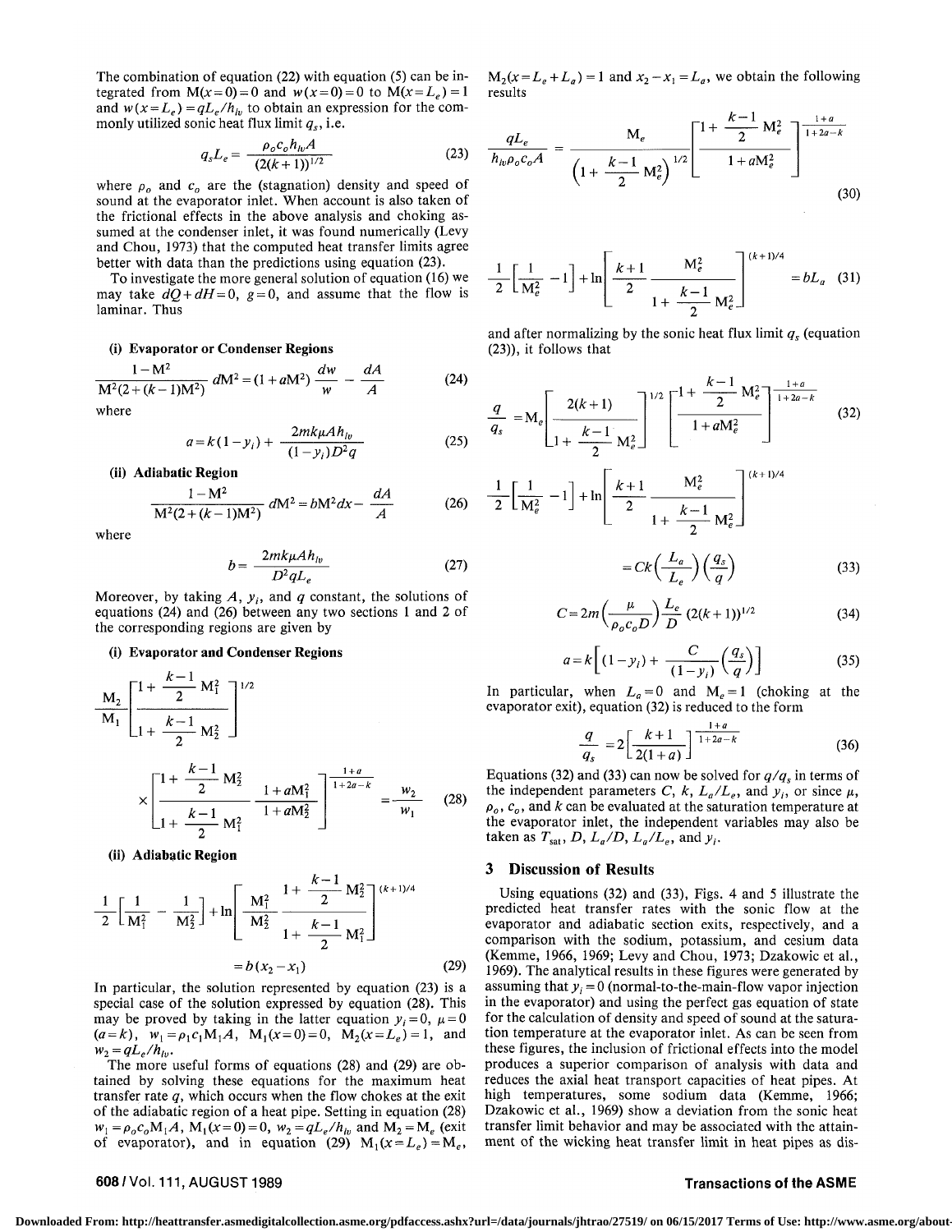

**Fig. 4 Comparison of analytic results, with and without friction and choking at the evaporator exit, with data** 



**Fig. 5 Comparison of analytic results, with choking at the adiabatic section exit and with and without friction, with data** 

cussed earlier. At lower temperatures, the heat pipe performance becomes sensitive to the frictional effects, and the axial heat transfer capacity can be considerably reduced as illustrated in Fig. 5, which shows a good comparison of analysis with data with a finite length of the adiabatic region. The data in Fig. 5 are also predicted with the numerical model of Levy and Chou (1973) when they accounted for the frictional effects in evaporator and condenser.



**Fig. 6 The effect of vapor diameter, evaporator, and adiabatic lengths on the sonic heat flux limit for Li, Na, and Cs** 

The effects of the vapor diameter *D,* evaporator length to diameter ratio *Le/D,* and adiabatic length to evaporator length ratio  $L_a/L_e$ , on the sonic heat transfer limits for lithium, sodium, and cesium are illustrated in Fig. 6. At constant *D,* an increase of the evaporator and adiabatic lengths has the effect of reducing the heat pipe's axial heat transport capacity; this reduction is considerable for long heat pipes and at lower temperatures where the frictional effects become more important. With the temperature and evaporator and adiabatic lengths fixed, a heat pipe with a larger vapor flow area can transport larger axial heat fluxes for all fluids in Fig. 6. The axial heat transport capacities of Li are also more sensitive to the frictional effects (and, therefore, on *La* and *Le)*  than those of Na, K, and Cs.

Figure 7 shows the effect of the non-normal-to-the-mainflow vapor injection in the evaporator  $(y_i > 0)$ . Large values of *y,* are seen to produce a considerable decrease of the sonic heat transfer limits for Li and Na at lower temperatures and a slight increase beyond the frictionless sonic heat transfer limit at very high temperatures. The physical explanation of these results is that at lower temperatures the frictional effects are important, whereas at higher temperatures the inertial effects dominate and require higher axial heat fluxes for  $y_i > 0$  than for  $y_i = 0$  for attainment of the sonic limit (see equation (24)). The non-normal-to-the-main-flow vapor injection has not been previously investigated and may be present in some systems where heat pipes are integrally built into the systems' structures.

Equation (24) also shows that an area increase for the vapor flow in the evaporation and adiabatic regions of a heat pipe can produce larger sonic heat transfer limits than in a uniform area pipe. This implies that heat pipes with long evaporator and adiabatic sections may require nonuniform cross-sectional areas for vapor flow *(dA/dx>0)* in order to compensate for the reduction of sonic heat transfer limits brought about by the frictional effects. For applications to nuclear reactors in space, a super heat pipe system may be envisioned with a heat source supplying heat to variable cross-sectional areas of heat